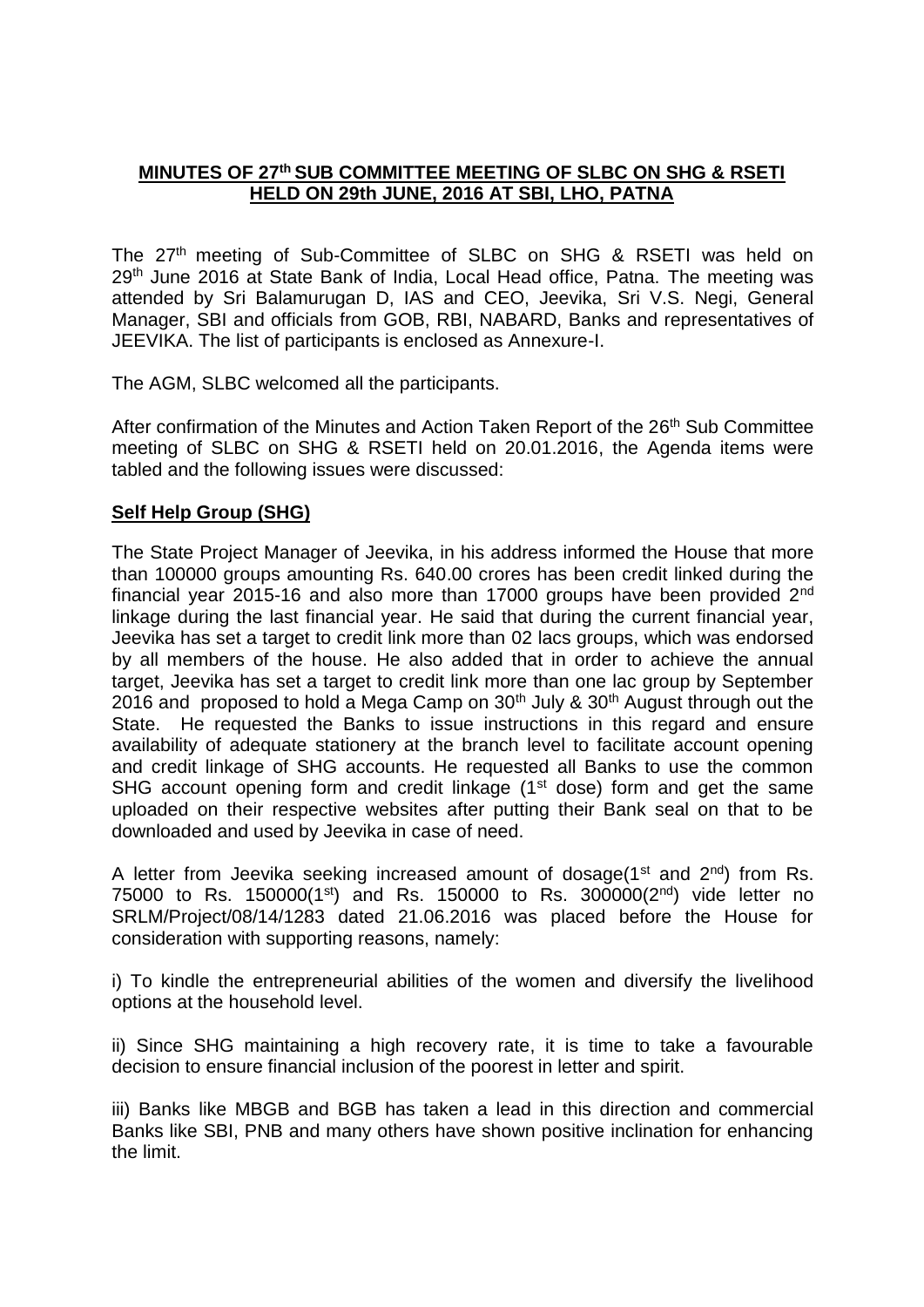The House also agreed that with the progress in time and cost structure moving up and considering the number of members attached to SHG, **the quantum of first & second dose of loan should be minimum Rs. 1.50 lacs and Rs. 3.00 lacs respectively after factoring in RBI Guidelines in this regard.**

The representative of Jeevika also highlighted the steps to facilitate Insurance coverage of women members of SHG. During FY 2015-16, 4.18 lacs SHG members have been brought under Insurance coverage under Aam Admi Bima Yojana. He said that Jeevika has also planned to join hands with Banks to spread awareness of Insurance coverage under PMJJBY, PMSBY.

# **Rural Self Employment Training Institutes(RSETIs):**

State Project Coordinator (SPC) of RSETIs, Bihar, highlighted the following points with respect to functioning of RSETIs in the state:

## **Land allotment:**

The SPC raised the issue of allotment of land at Gaya and Patna and requested the State Govt to issue suitable instructions to district authorities for resolution at the earliest.

# **Land and Building Construction:**

The SPC advised that where allotment of land for construction of RSETI building has been done, construction of building has started in some of the districts. However, he expressed concern over slow pace in construction. GM, SBI advised all Banks to complete construction of RSETI building at the earliest. MORD, GOI has issued specific instruction regarding withdrawal of fund from the Banks where construction does commence at an early date.

# **Reimbursement Claim of RSETIs:**

The SPC, Monitoring Cell of RSETIs, stated that Reimbursement by SRLM Deptt. to Banks in respect of BPL candidates was getting delayed due to submission of incomplete information by the Banks. All sponsoring Banks were requested to lay importance in this regard

## **Miscellaneous:**

i) SPC, RSETI, Bihar highlighted that performance of RSETIs have improved during the FY 2015-16. During the FY 2015-16, RSETIs had provided training to 27450 youths in the State against the target 25475 youths. Credit linkage of all RSETI have also increased to 25%, however it is still below the national average of 43%. He said that as per guidelines issued by MORD, at least 50% of the trained candidates should be settled through Bank Finance. He advised the Banks to provide MUDRA loans to RSETI trained candidates to improve the Credit Linkage of the RSETIs.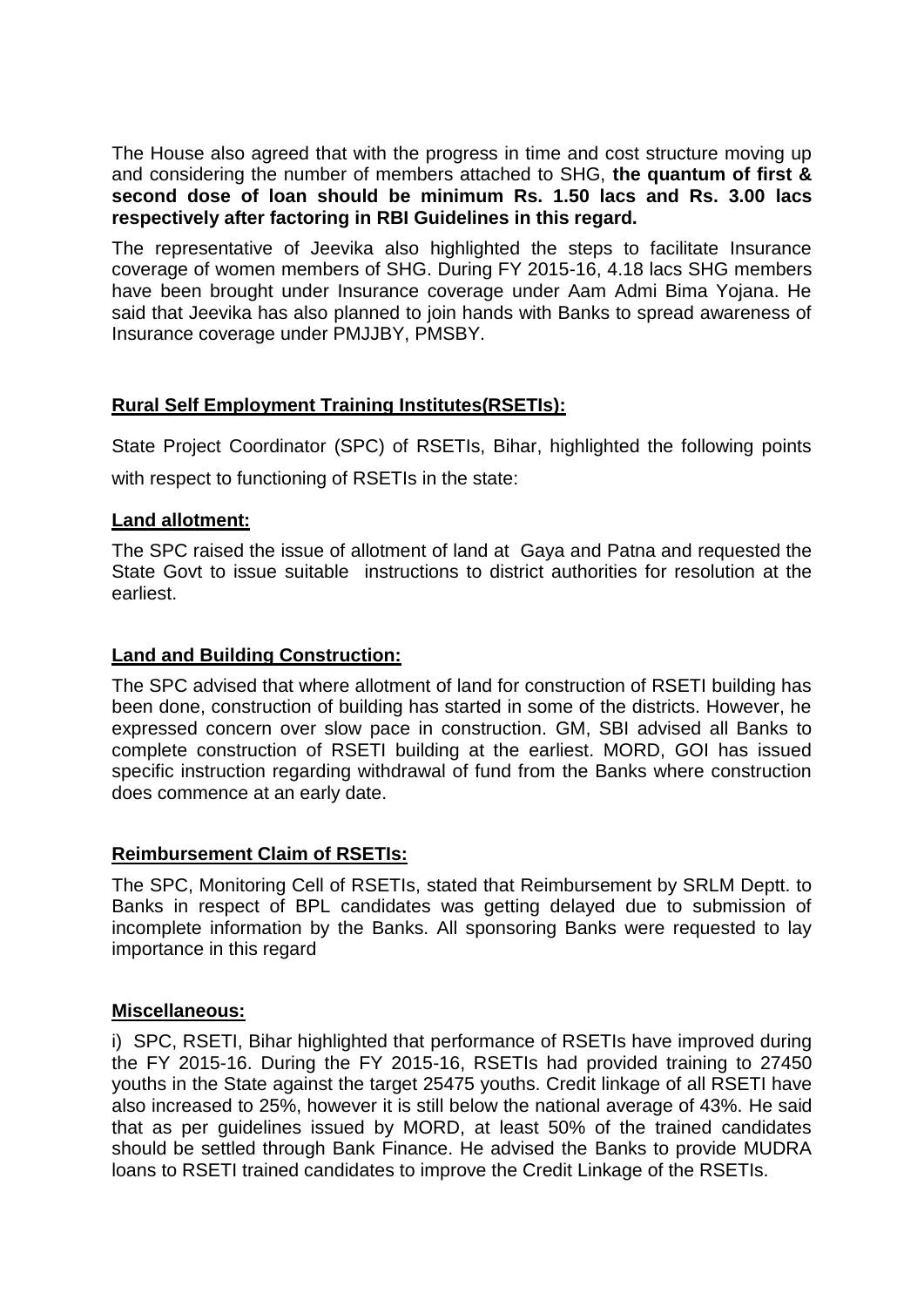ii) SPC, RSETI expressed concern over the low number of candidates trained under Project LIFE MGNREGA through RSETIs. Against the target of training 3885 candidates up to August 2016 in the State, training has been conducted to only about 1000 candidates up till June 2016.

iii) Banks were requested to instruct their branches to sponsor at least 10 candidates for training and credit link minimum 10 RSETI trained candidates in a year for improving the settlement ratio of RSETIs.

iv) SPC, RSETI also raised the issue of inadequate numbers of support staff in many RSETIs. All concerned Banks were requested to provide infrastructural support to all RSETIs as per the RSETI guidelines.

v) SPC, RSETI also raised the issue of low turnout of candidates under PMEGP programme as nominations are not forthcoming from KVIC, KVIB & DIC for training of PMEGP candidates.

GM, SBI in his address called for clear time line in sorting out the problems faced by RSETIs. He requested the Bankers to provide basic infrastructure facilities in all RSETIs to achieve the optimum result in training to unemployed youth and performance of RSETIs should be reviewed periodically.

The meeting ended with a vote of thanks to the chair.

..............\*\*\*\*\*\*\*\*\*\*................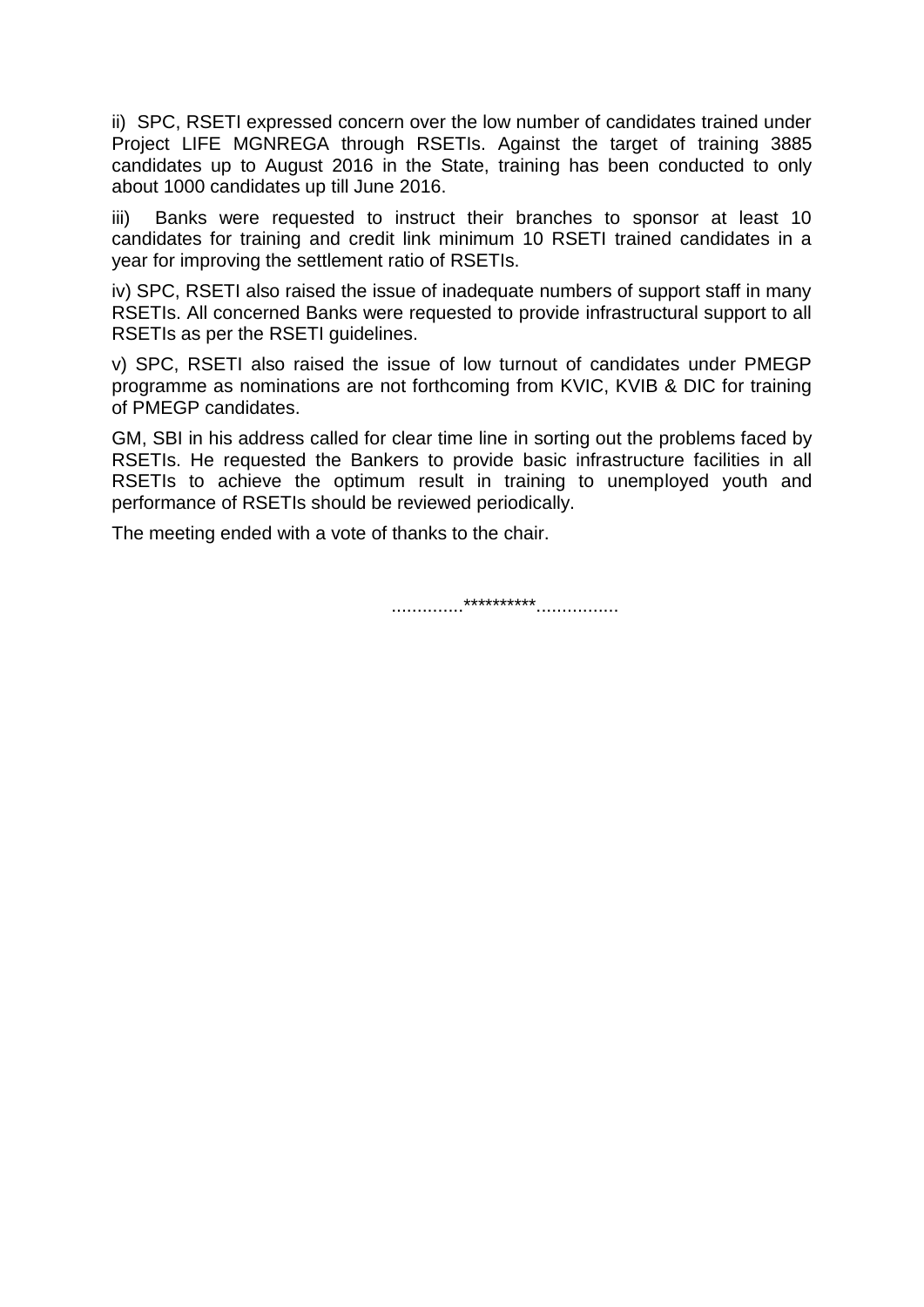## **ACTION POINTS OF 27 th SUB COMMITTEE MEETING OF SLBC ON SHG & RSETI HELD ON 29 th JUNE, 2016**

| Sr.No.       | <b>Action point</b>                                                                                                                                                                                                                                                                       | <b>Action to be taken</b><br>by                   |
|--------------|-------------------------------------------------------------------------------------------------------------------------------------------------------------------------------------------------------------------------------------------------------------------------------------------|---------------------------------------------------|
| 1            | Banks to use common SHG account opening form<br>and credit linkage (Ist dose) form already uploaded<br>on SLBC website. All Banks are advised to get the<br>same uploaded on their respective Bank websites<br>after putting their bank's seal for use by JEEVIKA, in<br>case of shortage | <b>All Banks</b>                                  |
| $\mathbf{2}$ | Banks to issue suitable instructions to branches to<br>participate in SHG Mega Camps to be held on 30 <sup>th</sup><br>July & 30 <sup>th</sup> August 2016 respectively.                                                                                                                  | <b>All Banks</b>                                  |
| 3            | Banks to issue guidelines to branches to raise<br>quantum of $1st$ and $2nd$ dose of loans to Rs. 1.50 lacs<br>and Rs. 3.00 lacs respectively.                                                                                                                                            | <b>All Banks</b>                                  |
| 4            | Banks to initiate necessary steps to complete<br>construction of RSETI building at the earliest.                                                                                                                                                                                          | All concerned<br><b>Banks</b>                     |
| 5            | Banks to ensure that all of their branches sponsor at<br>least 10 candidates in their respective district's<br>RSETI for training and credit link minimum 10<br>trainees of their respective district's RSETI in each<br>financial year.                                                  | <b>All Banks</b>                                  |
| 6            | All RSETIs to submit claim of training expenses of<br>BPL candidates duly approved in DLRAC meeting in<br>the prescribed format through their sponsoring Bank<br>to SRLM at the earliest.                                                                                                 | <b>All concerned</b><br><b>Banks &amp; RSETIS</b> |

**..............\*\*\*\*\*\*\*\*\*\*\*\*.............**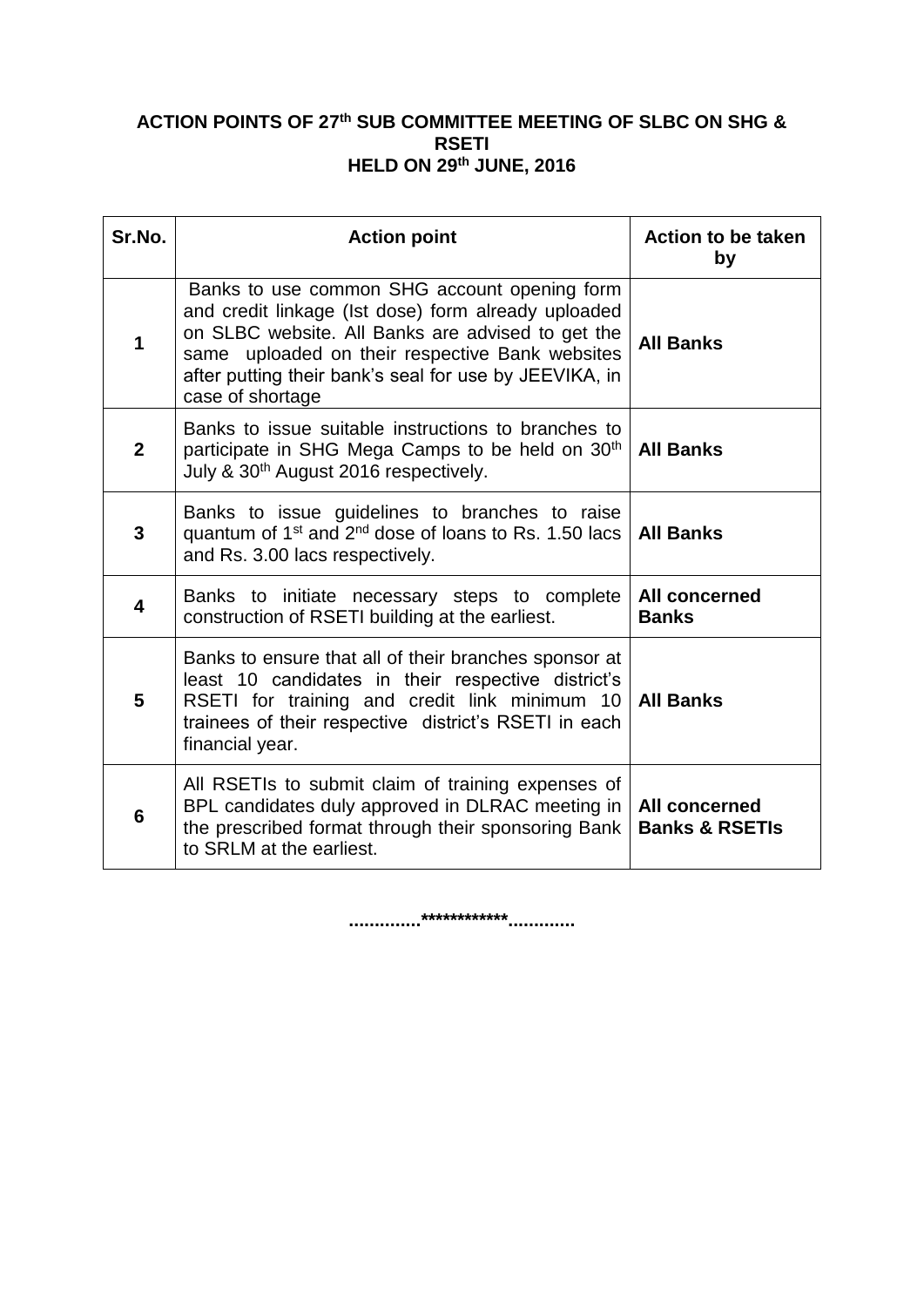### **th SUB-COMMITTEE MEETING OF SLBC ON BRANCH OPENING & IT- ENABLED FINANCIAL INCLUSION & SHG-RSETI ON 29.06.2016**

| Sl. No.                 | Name of the Participant      | Designation/Name of the Office                    |  |  |
|-------------------------|------------------------------|---------------------------------------------------|--|--|
|                         | Shri Bala Murugan D. (IAS)   | CEO, BRLPS                                        |  |  |
|                         | Ms. Rupam                    | OSD, Finance                                      |  |  |
| <b>RBI &amp; NABARD</b> |                              |                                                   |  |  |
|                         | Shri D.K. Das                | Dy. General Manager, NABARD                       |  |  |
|                         | Shri N.K. Verma              | Asstt. General Manager, Reserve Bank of India     |  |  |
|                         | Shri Sanjay Singh            | Manager, NABARD                                   |  |  |
| Other Bankers:-         |                              |                                                   |  |  |
| $\mathbf{1}$            | Shri V.S. Negi               | General Manager, NW-III, SBI, LHO, Patna          |  |  |
| $\overline{2}$          | Shri Amitabh Pandey          | Dy. General Manager (Agri), SBI                   |  |  |
| 3                       | Shri C. Raj                  | Dy. General Manager (Outreach), SBI               |  |  |
| 4                       | Shri B.G. Sandhibigraha      | Dy. General Manager, Oriental Bank of<br>Commerce |  |  |
| 5                       | Shri A. D. Patil             | DGM & Zonal Manager, Dena Bank                    |  |  |
| 6                       | Shri Rajiv Kumar Das         | Asstt. General Manager, SLBC, SBI, LHO            |  |  |
| 7                       | Shri J. Sitaramarao          | Asstt. General Manager, Andhra Bank               |  |  |
| 8                       | Shri Subrat Kumar            | Regional Manager, Vijaya Bank                     |  |  |
| 9                       | Shri Amit Balajee            | Vice President, HDFC Bank                         |  |  |
| 10                      | Shri Samir Sinha             | Dy. Vice President, Bandhan Bank                  |  |  |
| 11                      | Shri G. Rahang               | Chief Manager, Punjab National Bank               |  |  |
| 12                      | Shri Dipak Rakesh            | Chief Manager, Bank of India                      |  |  |
| 13                      | Shri R.S. Sharma             | Chief Manager, Central Bank of India              |  |  |
| 14                      | Shri Dinesh Mehto            | Chief Manager, Indian Bank                        |  |  |
| 15                      | Shri Purushottam Kumar Sinha | Chief Manager, Allalhabad Bank                    |  |  |
| 16                      | Shri Jitendra Narayan Singh  | Chief Manager, Uttar Bihar Gramin Bank            |  |  |
| 17                      | Shri Ravindra Prasad         | Divisional Manager, Canara Bank                   |  |  |
| 18                      | Shri Quamrul Hoda            | Regional Head, Indusind Bank                      |  |  |
| 19                      | Shekhar Prasad S ingh        | Head (P&D), Bihar Gramin Bank                     |  |  |